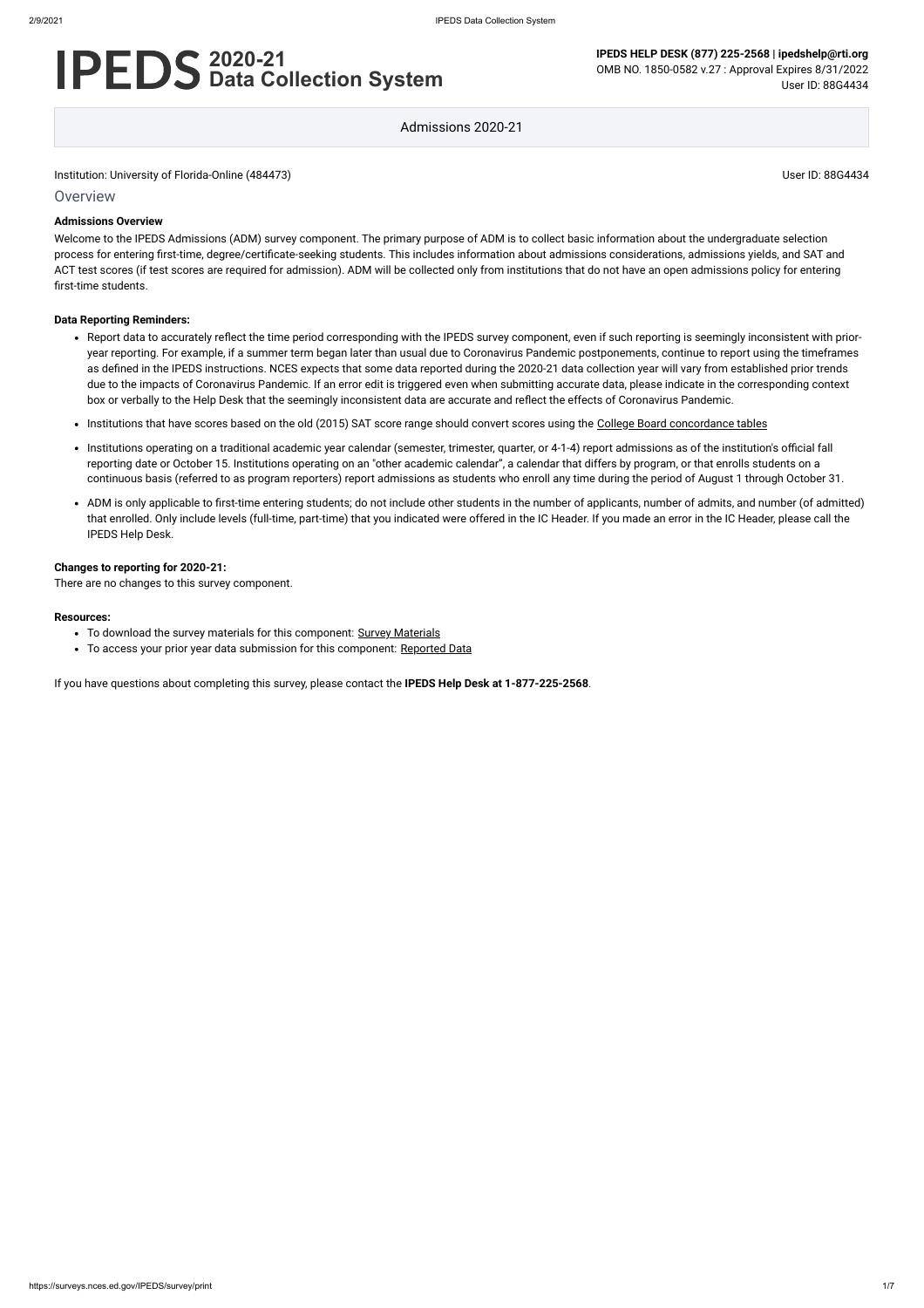## Institution: University of Florida-Online (484473) Channel Assembly of Florida-Online (484473)

## Admissions Considerations

### **1. Please select the option that best describes how your institution uses any of the following data in its undergraduate selection process.**

| <b>Admission Considerations</b>                                                                                                                                                                                                                                                                 | Required   | Considered<br>but not<br>required | Recommended | Neither<br>Required nor<br>Recommended |
|-------------------------------------------------------------------------------------------------------------------------------------------------------------------------------------------------------------------------------------------------------------------------------------------------|------------|-----------------------------------|-------------|----------------------------------------|
| Secondary school GPA                                                                                                                                                                                                                                                                            | $\odot$    | $\bigcirc$                        | $\bigcirc$  | $\bigcirc$                             |
| Secondary school rank                                                                                                                                                                                                                                                                           | $\bigcirc$ | $\bigcirc$                        | $\bigcirc$  | $\odot$                                |
| Secondary school record                                                                                                                                                                                                                                                                         | $\odot$    | $\bigcirc$                        | $\bigcirc$  | $\bigcirc$                             |
| Completion of college-preparatory program                                                                                                                                                                                                                                                       | $\bigcirc$ | $\odot$                           | $\bigcirc$  | $\bigcirc$                             |
| Recommendations                                                                                                                                                                                                                                                                                 | $\bigcirc$ | $\bigcirc$                        | $\bigcirc$  | $\odot$                                |
| Formal demonstration of competencies (e.g., portfolios, certificates of mastery, assessment<br>instruments)                                                                                                                                                                                     | $\bigcirc$ | $\bigcirc$                        | $\bigcirc$  | $\odot$                                |
| <b>Admission test scores</b>                                                                                                                                                                                                                                                                    |            |                                   |             |                                        |
| SAT / ACT                                                                                                                                                                                                                                                                                       | $\odot$    | $\circ$                           | $\bigcirc$  | $\bigcirc$                             |
| Other Test (ABT, Wonderlic, WISC-III, etc.)<br>Note: If this is the only requirement other than a diploma or equivalent, and few students<br>are not admitted due to this test, your institution is open enrollment. Please contact the<br>Help Desk to correct your response to this question. | $\bigcirc$ | $\bigcirc$                        | $\circ$     | $\odot$                                |
| <b>TOEFL</b> (Test of English as a Foreign Language)                                                                                                                                                                                                                                            | $\bigcirc$ | $\circ$                           | $\bigcirc$  | $\odot$                                |

You may use the box below to provide additional context for the data you have reported above. Context notes will be posted on the College Navigator website. Therefore, you should write all context notes using proper grammar (e.g., complete sentences with punctuation) and common language that can be easily understood by students and parents (e.g., spell out acronyms).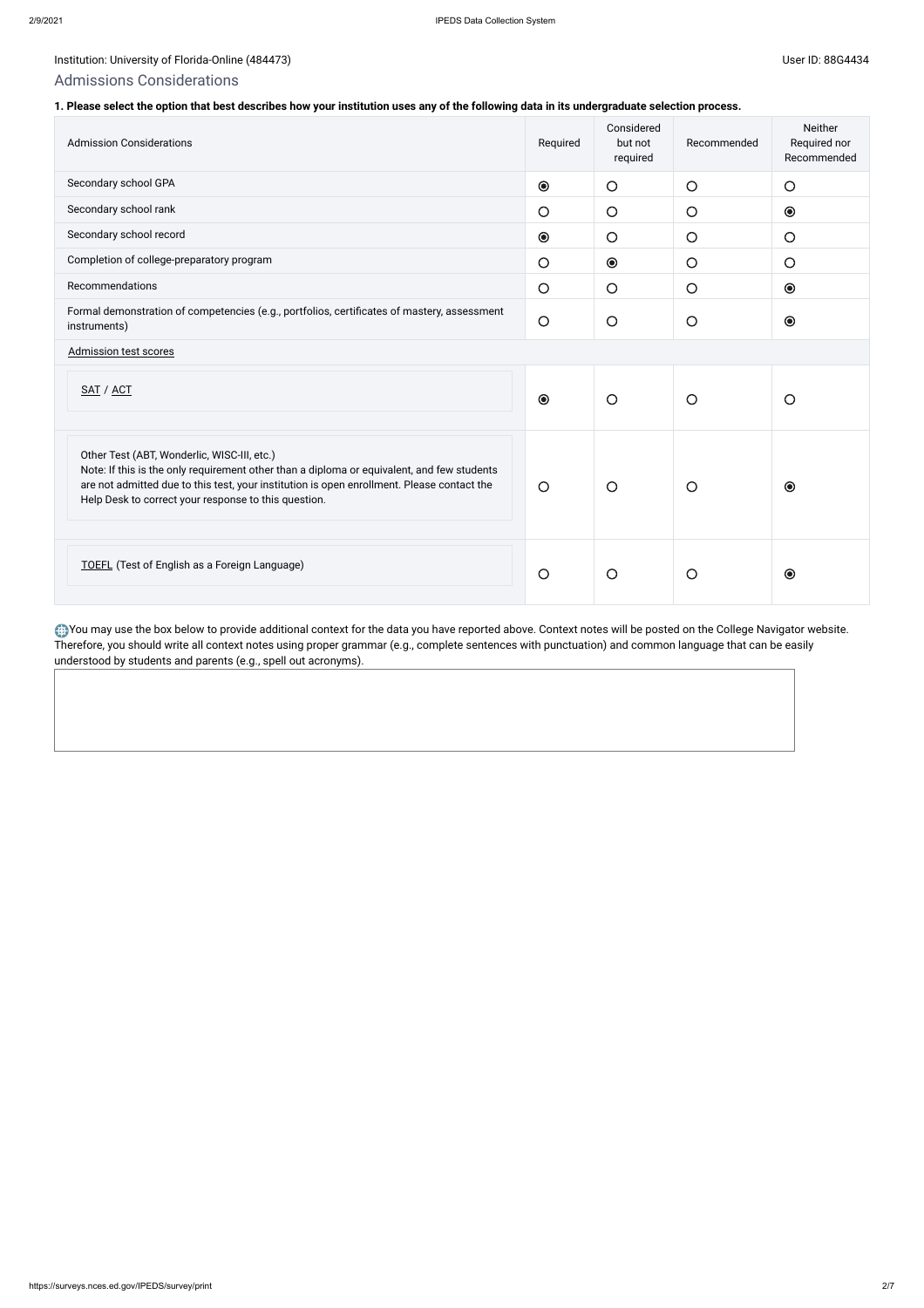#### Institution: University of Florida-Online (484473) Subset ID: 88G4434

## Selection Process - A/A/E

**2. Provide the number of [first-time,](javascript:openglossary(241)) [degree/certificate-seeking](javascript:openglossary(171)) undergraduate students who applied, who were admitted, and who enrolled (either full- or parttime) at your institution for Fall 2020. Include [early decision,](javascript:openglossary(705)) [early action,](javascript:openglossary(703)) and students who began studies during the summer prior to Fall 2020.**

Remember that this question applies only to first-time, degree/certificate-seeking undergraduates. Do not include any other students in these totals. Report admitted students who enrolled in the summer ONLY IF they remained enrolled into the fall.

Only include levels that you indicated were offered in the IC Header. If you made an error in the IC Header, please remember to fix the error next year.

|                                                        | Men | Women | Total    |
|--------------------------------------------------------|-----|-------|----------|
| Number of applicants                                   | 647 | 717   | 1,364    |
| Number of admissions                                   | 397 | 454   | C<br>851 |
| Number (of admitted) that enrolled full-time           | 320 | 347   | 667      |
| Number (of admitted) that enrolled part-time           | 22  | 29    | 51       |
| Total enrolled full-time and part-time                 | 342 | 376   | 718      |
| Percent of admissions enrolled full-time and part-time | 86  | 83    | 2 84     |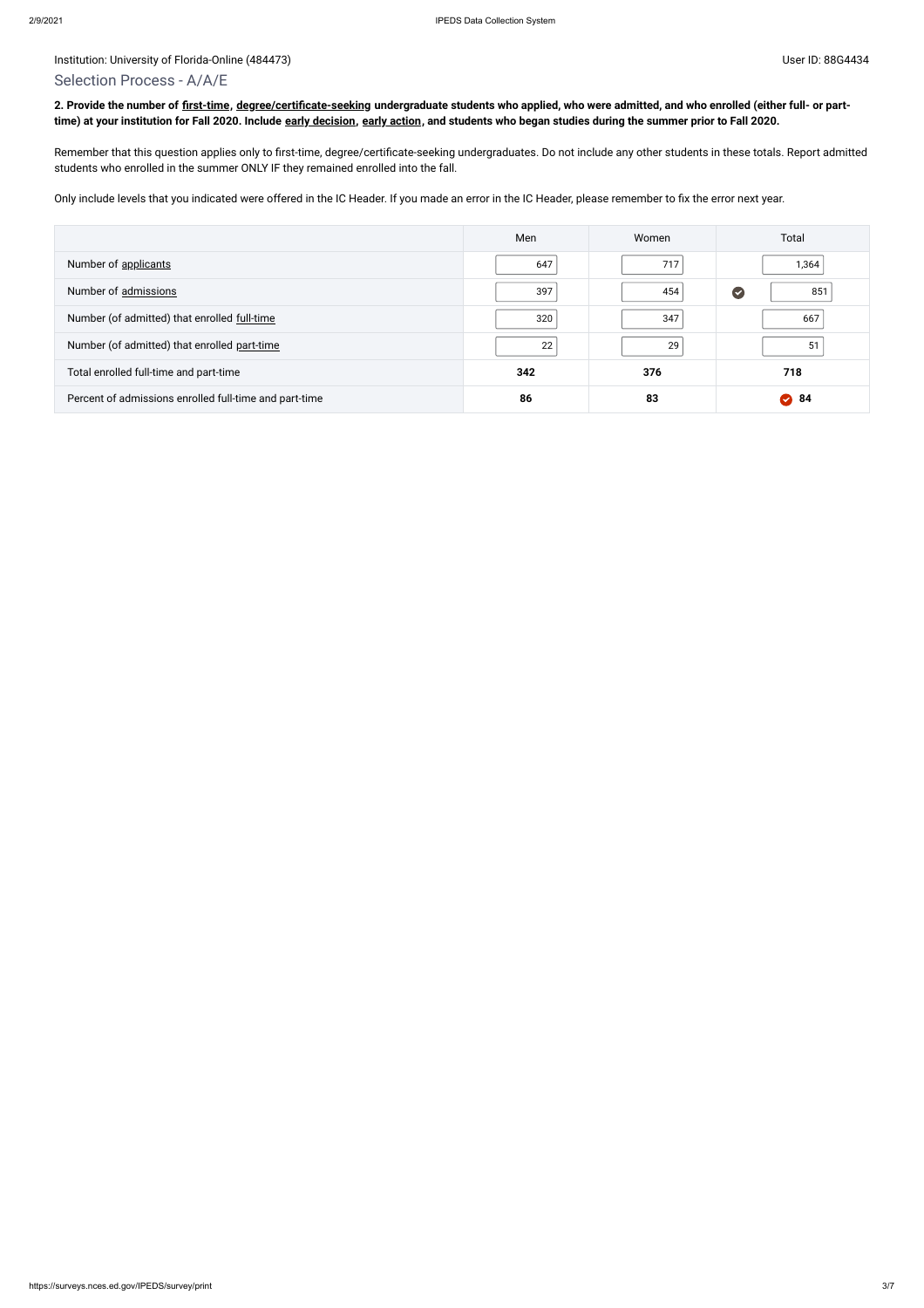## Institution: University of Florida-Online (484473) Channel Assembly of Florida-Online (484473)

## Selection Process - Test Scores

## **3. Provide data for Fall 2020. Include new students admitted the summer prior to Fall 2020.**

#### **SAT scores for 2020-21 must be reported using the new (2016) SAT score scale. Please see instructions for more information.**

| Number of enrolled students that submitted SAT scores  | 591 |
|--------------------------------------------------------|-----|
| Percent of enrolled students that submitted SAT scores | 82  |
| Number of enrolled students that submitted ACT scores  | 310 |
| Percent of enrolled students that submitted ACT scores |     |

|                                        | 25th Percentile | <b>75th Percentile</b> |
|----------------------------------------|-----------------|------------------------|
| SAT Evidence-Based Reading and Writing | 620             | 670                    |
| SAT Math                               | 600             | 680                    |
|                                        |                 |                        |
| <b>ACT Composite</b>                   | 26              | 30                     |
| <b>ACT English</b>                     | 26              | 33                     |
| <b>ACT Math</b>                        | 24              | 28                     |

You may use the box below to provide additional context for the data you have reported above. Context notes will be posted on the College Navigator website. Therefore, you should write all context notes using proper grammar (e.g., complete sentences with punctuation) and common language that can be easily understood by students and parents (e.g., spell out acronyms).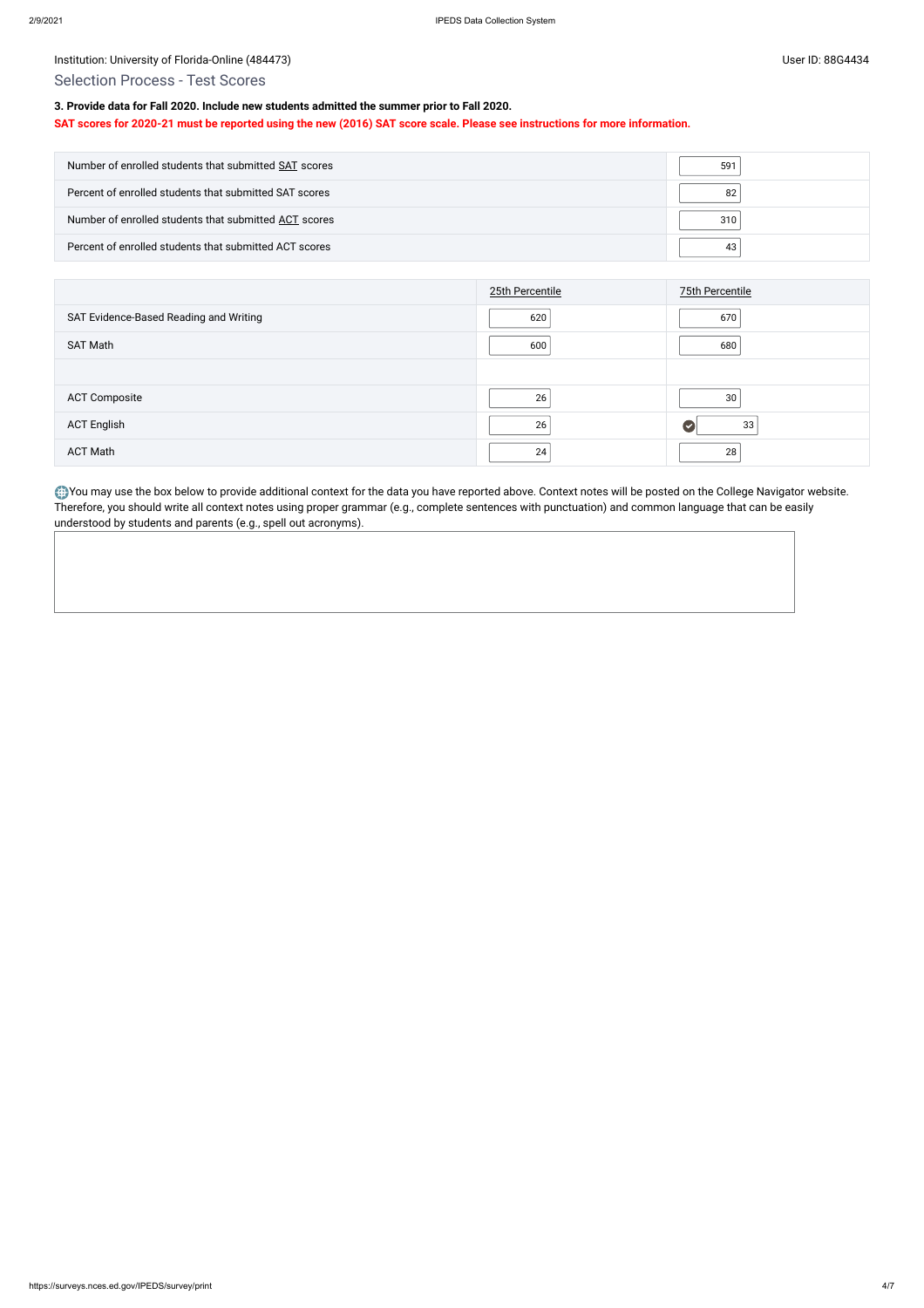#### Institution: University of Florida-Online (484473) Subset ID: 88G4434

## Prepared by

#### **Prepared by**

Reporting Reminders:

- The name of the preparer is being collected so that we can follow up with the appropriate person in the event that there are questions concerning the data.
- The Keyholder will be copied on all email correspondence to other preparers.
- The time it took to prepare this component is being collected so that we can continue to improve our estimate of the reporting burden associated with IPEDS.
- Please include in your estimate the time it took for you to review instructions, query and search data sources, complete and review the component, and submit the data through the Data Collection System.
- Thank you for your assistance.

| This survey component was prepared by: |        |                        |        |                          |         |                   |
|----------------------------------------|--------|------------------------|--------|--------------------------|---------|-------------------|
| C                                      |        | Keyholder              | $\cup$ | <b>SFA Contact</b>       |         | <b>HR Contact</b> |
| О                                      |        | <b>Finance Contact</b> | $\cup$ | Academic Library Contact | $\odot$ | Other             |
|                                        | Name:  | Ulrich Adegbola        |        |                          |         |                   |
|                                        | Email: | ulylerich@ufl.edu      |        |                          |         |                   |
|                                        |        |                        |        |                          |         |                   |

| How many staff from your institution only were involved in the data collection and reporting process of this survey component? |                                      |  |  |
|--------------------------------------------------------------------------------------------------------------------------------|--------------------------------------|--|--|
| 5.00                                                                                                                           | Number of Staff (including yourself) |  |  |

How many hours did you and others from your institution only spend on each of the steps below when responding to this survey component? Exclude the hours spent collecting data for state and other reporting purposes.

| Staff member  | <b>Collecting Data Needed</b> | Revising Data to Match<br><b>IPEDS Requirements</b> | <b>Entering Data</b> | Revising and Locking Data |
|---------------|-------------------------------|-----------------------------------------------------|----------------------|---------------------------|
| Your office   | 4.00<br>hours                 | 00. ا<br>hours                                      | 1.00<br>hours        | hours                     |
| Other offices | 4.00<br>hours                 | .00<br>hours                                        | hours                | hours                     |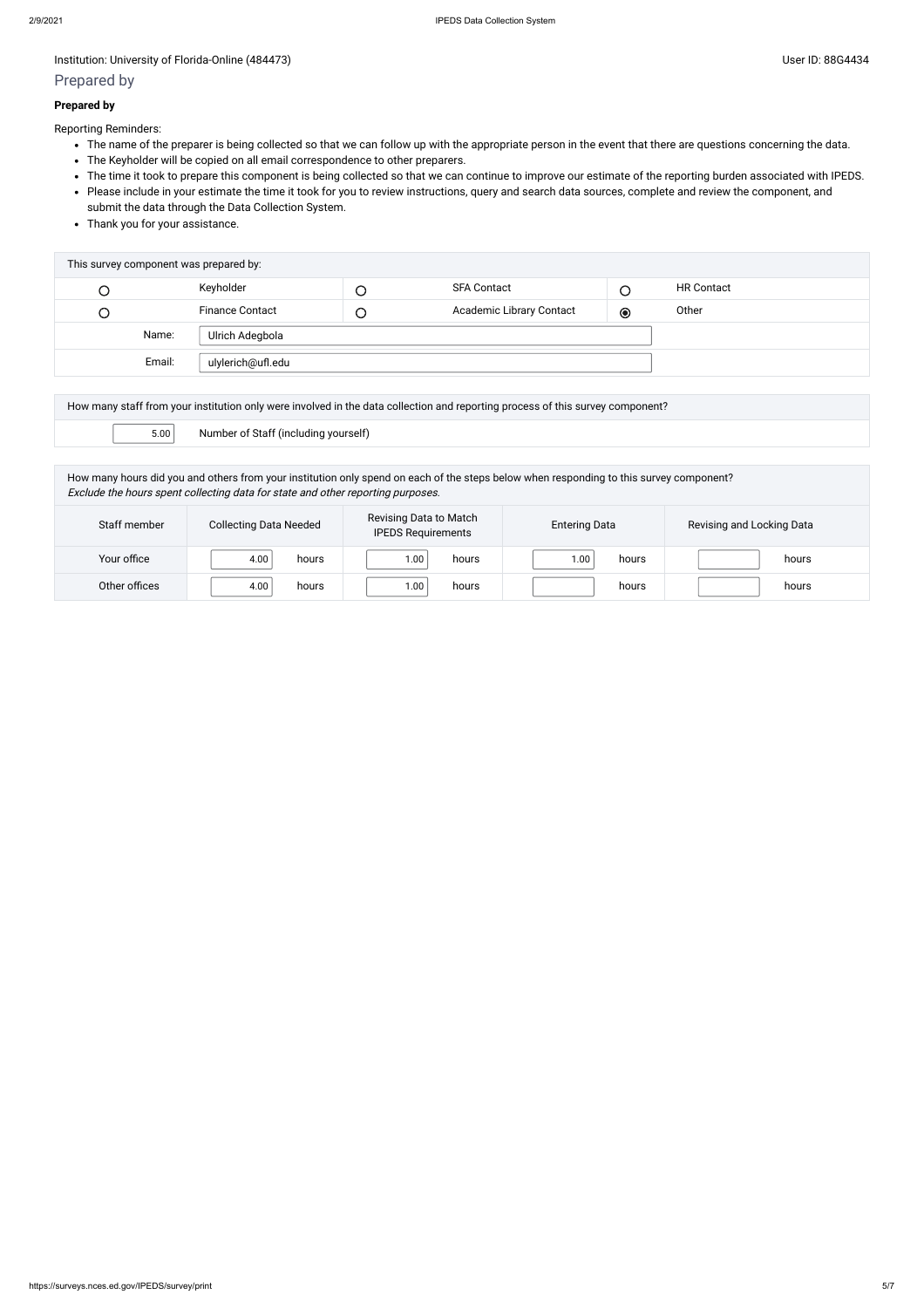#### Institution: University of Florida-Online (484473) Channel Assembly 10 and 20 and 20 and 20 and 20 and 20 and 20 and 20 and 20 and 20 and 20 and 20 and 20 and 20 and 20 and 20 and 20 and 20 and 20 and 20 and 20 and 20 and

## Summary

#### **Admissions Component Summary**

Please review your data for accuracy. If you have questions about the data displayed below after reviewing the data reported on the survey screens, please contact the IPEDS Help Desk at: 1-877-225-2568 or [ipedshelp@rti.org](mailto:ipedshelp@rti.org).

IPEDS collects important information regarding your institution. All data reported in IPEDS survey components become available in the IPEDS Data Center and appear as aggregated data in various Department of Education reports. Additionally, some of the reported data appears specifically for your institution through the College Navigator website and is included in your institution's Data Feedback Report (DFR). The purpose of this summary is to provide you an opportunity to view some of the data that, when accepted through the IPEDS quality control process, will appear on the College Navigator website and/or your DFR. College Navigator is updated approximately three months after the data collection period closes and Data Feedback Reports will be available through the Data [Center](https://nces.ed.gov/ipeds/use-the-data) and sent to your institution's CEO in November 2020.

| <b>ADMISSIONS INFORMATION</b>    |                               |                                                                                    |             |     |        |  |
|----------------------------------|-------------------------------|------------------------------------------------------------------------------------|-------------|-----|--------|--|
|                                  | Undergraduate Admissions      | Total                                                                              | Male        |     | Female |  |
|                                  | Number of applicants          | 1,364                                                                              | 647         |     | 717    |  |
|                                  | Percent admitted              | 62%                                                                                | 61%         |     | 63%    |  |
|                                  | Percent admitted who enrolled | 84%                                                                                |             | 83% |        |  |
| <b>Admissions Considerations</b> |                               | Required                                                                           | Recommended |     |        |  |
|                                  |                               | Secondary school GPA<br>Secondary school record<br>Admission test scores (SAT/ACT) |             | N/A |        |  |

| <b>Test Scores</b> |                                        | # Submitting Scores         | % Submitting Scores         |
|--------------------|----------------------------------------|-----------------------------|-----------------------------|
|                    | <b>SAT</b>                             | 591                         | 82%                         |
|                    | <b>ACT</b>                             | 310                         | 43%                         |
|                    |                                        | 25 <sup>th</sup> Percentile | 75 <sup>th</sup> Percentile |
|                    | SAT Evidence-Based Reading and Writing | 620                         | 670                         |
|                    | <b>SAT Math</b>                        | 600                         | 680                         |
|                    |                                        |                             |                             |
|                    | <b>ACT Composite</b>                   | 26                          | 30                          |
|                    | <b>ACT English</b>                     | 26                          | 33                          |
|                    | <b>ACT Math</b>                        | 24                          | 28                          |
|                    |                                        |                             |                             |